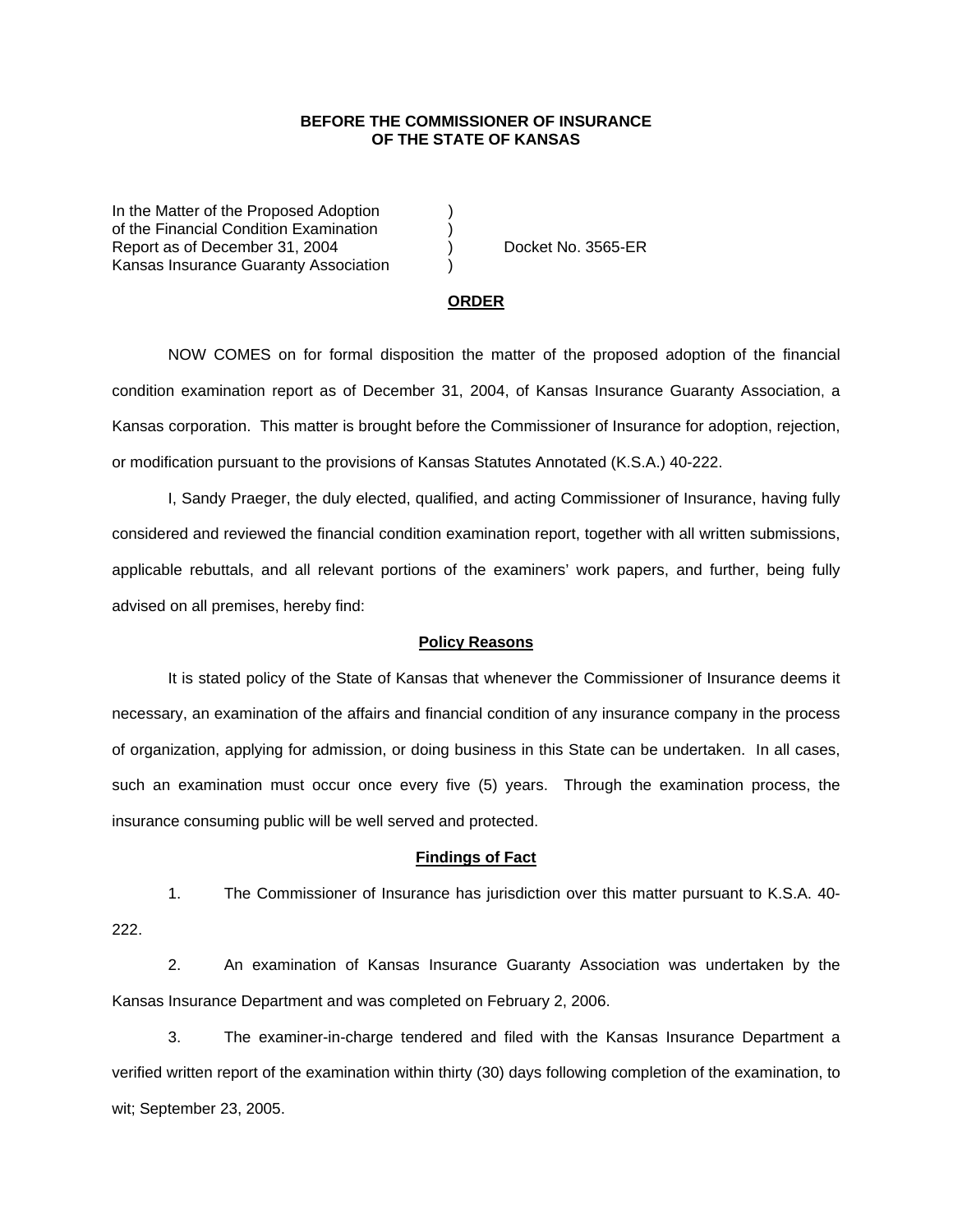4. Following receipt of the verified report, the Kansas Insurance Department transmitted the report to Kansas Insurance Guaranty Association on June 21, 2006, with a duly executed notice advising the company of its opportunity to prepare and submit to the Kansas Insurance Department a written submission or rebuttal with respect to any and all matters contained in the report. Kansas Insurance Guaranty Association was further advised that any written submission or rebuttal needed to be filed with the Kansas Insurance Department no later than thirty (30) days after receipt of the verified report.

 5. Kansas Insurance Guaranty Association filed a written acceptance of the verified report on July 14, 2006.

6. Based upon the written submission tendered by Kansas Insurance Guaranty Association, the company took no exceptions to matters contained in the verified report.

 7. Within thirty (30) days of the end of the time period allowed for written submission or rebuttal, the Commissioner of Insurance fully reviewed the report, together with all written submissions and rebuttals provided by Kansas Insurance Guaranty Association. The Commissioner of Insurance further reviewed all relevant workpapers.

 8. No other written submissions or rebuttals were submitted by Kansas Insurance Guaranty Association.

## **Conclusion of Law**

9. K.S.A. 40-222(k)(2) provides:

"Within 30 days of the end of the period allowed for the receipt of written submissions or rebuttals, the commissioner shall fully consider and review the report, together with any written submissions or rebuttals and any relevant portions of the examiners workpapers and enter an order:

- (A) Adopting the examination report as filed or with modification or corrections. If the examination report reveals that the company is operating in violation of any law, regulation or prior order of the commissioner, the commissioner may order the company to take any action the commissioner considers necessary and appropriate to cure such violations; or
- (B) rejecting the examination report with directions to the examiners to reopen the examination for purposes of obtaining additional data, documentation or information, and refiling pursuant to subsection (k); or
- (C) call and conduct a fact-finding hearing in accordance with K.S.A. 40-281 and amendments thereto for purposes of obtaining additional documentation, data, information and testimony."